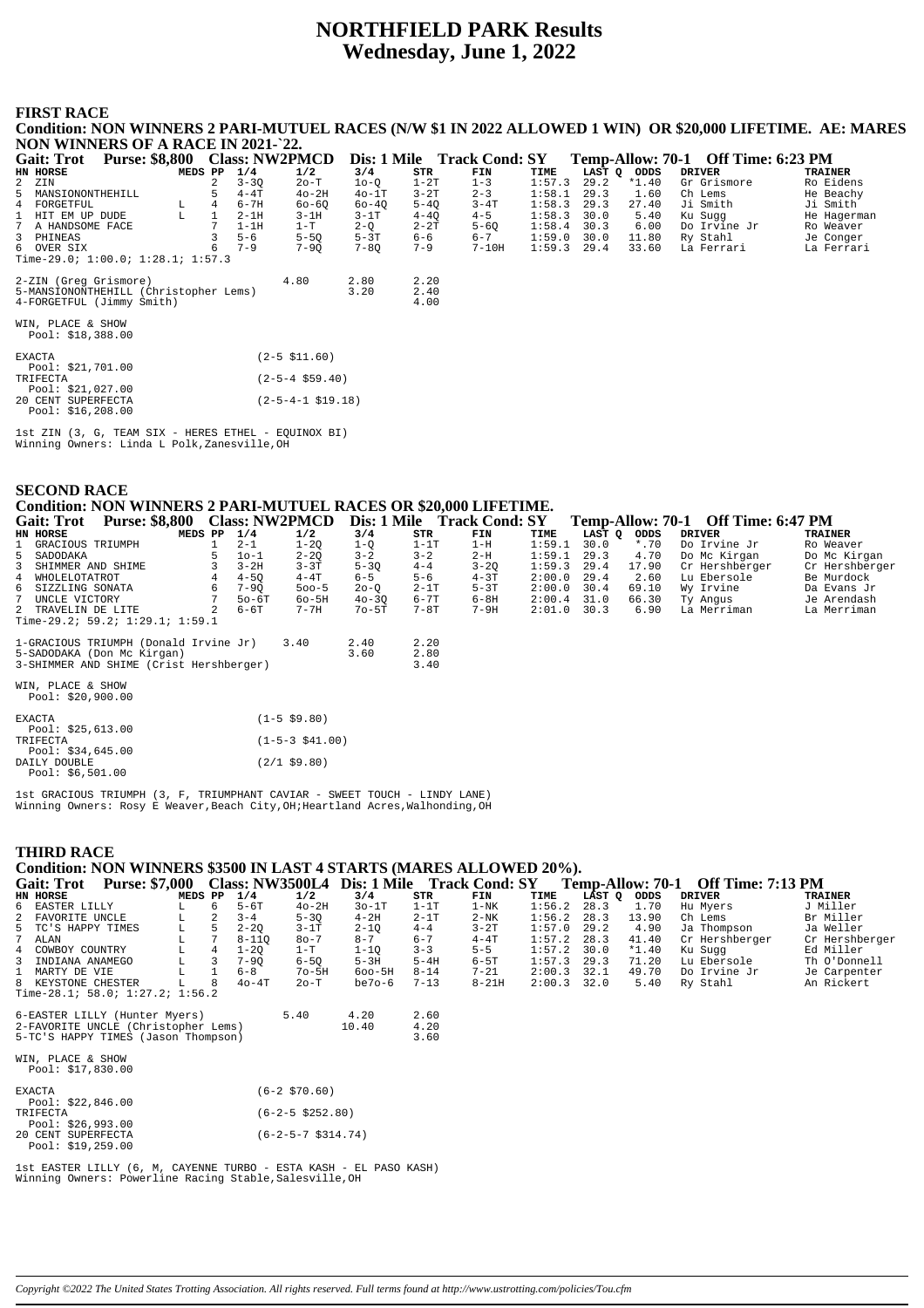| <b>FOURTH RACE</b> |  |  |                                                                                                        |                                                                                                          |
|--------------------|--|--|--------------------------------------------------------------------------------------------------------|----------------------------------------------------------------------------------------------------------|
|                    |  |  |                                                                                                        | Condition: NON WINNERS 1 PARI-MUTUEL RACE OR \$10,000 LIFETIME. AE: N/W 2 PM RACES OR \$20,000 LIFETIME. |
|                    |  |  | CLAIMING PRICE \$10,000 (WITH ALLOWANCES). (STARTER ALLOWANCE SINCE 5/1/2022 - NO TAG).                |                                                                                                          |
|                    |  |  | Coit: Pace Purse: \$7.500 Class: NW1PMCD Dis: 1 Mile Track Cond: SV Tamp Allow: 70-1 Off Time: 7:34 PM |                                                                                                          |

|   | <b>Gait: Pace</b>    | <b>Purse: \$7,500</b>                        |         |    | <b>Class: NW1PMCD</b> |           |            |          | Dis: 1 Mile Track Cond: SY |        |        |         | Temp-Allow: 70-1 Off Time: 7:34 PM |                |
|---|----------------------|----------------------------------------------|---------|----|-----------------------|-----------|------------|----------|----------------------------|--------|--------|---------|------------------------------------|----------------|
|   | HN HORSE             |                                              | MEDS PP |    | 1/4                   | 1/2       | 3/4        | STR      | FIN                        | TIME   | LAST O | ODDS    | <b>DRIVER</b>                      | <b>TRAINER</b> |
|   | 1 GREYSTONE WATCHMAN |                                              |         |    | $1-T$                 | $1-1H$    | $1 - 10$   | $1 - 10$ | $1-H$                      | 1:55.1 | 30.2   | 2.00    | Ch Lems                            | Ma Chupp       |
| 7 | BUCKEYE EMERY        |                                              |         |    | $7-11T$               | $70 - 50$ | $400 - 20$ | $2 - 10$ | $2-H$                      | 1:55.1 | 30.0   | 32.00   | Ni Clegg                           | Je Hollis      |
|   | 4 HILLTOP IMAGE      |                                              | L       | 4  | $5-7H$                | $40-2T$   | $20 - 10$  | $3 - 10$ | $3-1H$                     | 1:55.2 | 30.2   | $*$ .70 | Hu Myers                           | C Loney        |
|   | 3 LUCKY TOWN         |                                              | T.      | 3  | $3-1T$                | $2-1H$    | $3-1T$     | $4 - 10$ | $4-2H$                     | 1:55.3 | 30.2   | 16.40   | Ry Stahl                           | Jo Hochstetler |
|   | 2 BIG SANCHINO       |                                              |         |    | $4-4T$                | $5 - 3$   | $5 - 4$    | $5-2H$   | $5-2H$                     | 1:55.3 | 30.0   | 71.30   | Ku Suqq                            | B Umholtz      |
|   | 5 COBRA KAI JOHNNY   |                                              |         |    | $6-9T$                | $6-4H$    | $6-5T$     | $6 - 3$  | $6 - 3$                    | 1:55.4 | 29.4   | 71.50   | Lu Ebersole                        | Ty Bates       |
|   | 8 JOEY THE ROCKET    |                                              | L       | 8  | $8 - 150$             | $8 - 90$  | $8 - 80$   | $7 - 10$ | $7-17H$                    | 1:58.3 | 32.1   | 64.00   | Jo Mapes                           | Ri Mapes       |
|   | 6 EAGLE ON A HILL    |                                              |         | 6. | $2o-T$                | $30-1H$   | $70 - 60$  | $8 - 20$ | $8 - 470$                  | 2:04.3 | 38.3   | 4.40    | Gr Grismore                        | Da Walls       |
|   |                      | Time-26.4; 55.1; $1:24.4$ ; $1:55.1$         |         |    |                       |           |            |          |                            |        |        |         |                                    |                |
|   |                      | 1-GREYSTONE WATCHMAN (Christopher Lems) 6.00 |         |    |                       |           | 4.00       | 2.40     |                            |        |        |         |                                    |                |
|   |                      | 7-BUCKEYE EMERY (Nick Clegg)                 |         |    |                       |           | 16.20      | 7.40     |                            |        |        |         |                                    |                |
|   |                      | 4-HILLTOP IMAGE (Hunter Myers)               |         |    |                       |           |            | 2.20     |                            |        |        |         |                                    |                |
|   |                      |                                              |         |    |                       |           |            |          |                            |        |        |         |                                    |                |
|   | WIN, PLACE & SHOW    |                                              |         |    |                       |           |            |          |                            |        |        |         |                                    |                |
|   | Pool: $$32,115.00$   |                                              |         |    |                       |           |            |          |                            |        |        |         |                                    |                |
|   |                      |                                              |         |    |                       |           |            |          |                            |        |        |         |                                    |                |

| <b>EXACTA</b> |                    | $(1-7 \; $130.00)$              |
|---------------|--------------------|---------------------------------|
|               | Pool: $$27,809.00$ |                                 |
| TRIFECTA      |                    | $(1 - 7 - 4 \text{ } $390.00)$  |
|               | Pool: $$27.647.00$ |                                 |
|               | 20 CENT SUPERFECTA | $(1 - 7 - 4 - 3 \cdot $190.16)$ |
|               | Pool: $$23,404.00$ |                                 |

1st GREYSTONE WATCHMAN (4, G, HE'S WATCHING - LADY COURTALISA - CAMLUCK)<br>Winning Owners: Marion W Chupp,Millersburg,OH

### **FIFTH RACE** Condition: FILLIES & MARES NON WINNERS 1 PARI-MUTUEL RACE OR \$10,000 LIFETIME. AE: N/W 2 PM RACES OR \$20,000 LIFETIME. CLAIMING PRICE \$10,000 (WITH ALLOWANCES).

| <b>Gait: Trot</b>    |                                     |         |           |          |          |            |           | Purse: \$7,500 Class: FMNW1PMCD Dis: 1 Mile Track Cond: SY |               |        |         | <b>Temp-Allow: 70-1 Off Time: 7:56 PM</b> |                |
|----------------------|-------------------------------------|---------|-----------|----------|----------|------------|-----------|------------------------------------------------------------|---------------|--------|---------|-------------------------------------------|----------------|
| HN HORSE             |                                     | MEDS PP |           | 1/4      | 1/2      | 3/4        | STR       | FIN                                                        | TIME          | LAST O | ODDS    | DRIVER                                    | <b>TRAINER</b> |
| 8 VIVID HEART        |                                     |         |           | $1-2H$   | $1-H$    | $1-T$      | 1-0       | $1 - NS$                                                   | 1:58.3        | 30.1   | 22.70   | Ry Stahl                                  | He Hagerman    |
| 4 A ROYAL BLAST      |                                     |         |           | $3 - 4$  | $4 - 40$ | $300 - 10$ | $2 - 0$   | $2-NS$                                                     | 1:58.3        | 30.0   | 3.40    | Ja Thompson                               | Je Miller      |
| 5 CHARLOTTE'S FANCY  |                                     |         |           | 6-6T     | $6-5T$   | $50 - 3$   | $3 - 2$   | $3-H$                                                      | 1:58.3        | 29.3   | 25.10   | Lu Ebersole                               | Ma Burkholder  |
| 2 MERIT              |                                     |         |           | $7 - 8$  | $7-8T$   | 6-6        | $5 - 10$  | $4 - 10$                                                   | $2:00.3$ 31.0 |        | $*$ .80 | Ke Kash Jr                                | Is Shrake      |
| 6 SEVEN LICK CAVIAR  |                                     |         | б.        | $50-5H$  | $2o-H$   | $2o-T$     | $4 - 8$   | $5-18T$                                                    | $2:02.2$ 33.4 |        | 8.60    | Do Irvine Jr                              | B Umholtz      |
| 7 TALIE BLUE CHIP    |                                     |         |           | $9 - 13$ | $8-13T$  | $8 - 11$   | $8 - 220$ | $6 - 19$                                                   | $2:02.2$ 31.4 |        | 29.30   | Ch Lems                                   | Ma Chupp       |
| 3 CHINA SUE          |                                     |         |           | $2 - 2H$ | $3-2T$   | $4 - 20$   | $6 - 100$ | 7-19T                                                      | $2:02.3$ 33.4 |        | 22.60   | Ji Smith                                  | Ji Smith       |
| 1 LOTA SPIRIT        |                                     | L       |           | $4 - 5$  | $50-4T$  | $70 - 9$   | $7 - 130$ | $8 - 370$                                                  | $2:06.0$ 35.4 |        | 14.30   | Hu Myers                                  | Da Miller      |
| 9 MOOLA MAKIN CONNIE |                                     |         | <b>19</b> | x8xo-11  | 9-29T    | $9-DIS$    | 9-DIS     | 9-DIS                                                      | 0:00.0        | 00.0   | 6.70    | Ku Suqq                                   | To Troyer      |
|                      | Time-28.3; 58.1; 1:28.2; 1:58.3     |         |           |          |          |            |           |                                                            |               |        |         |                                           |                |
|                      | 8-VIVID HEART (Ryan Stahl)          |         |           |          | 47.40    | 14.80      | 7.40      |                                                            |               |        |         |                                           |                |
|                      | 4-A ROYAL BLAST (Jason Thompson)    |         |           |          |          | 4.00       | 3.60      |                                                            |               |        |         |                                           |                |
|                      | 5-CHARLOTTE'S FANCY (Luke Ebersole) |         |           |          |          |            | 5.20      |                                                            |               |        |         |                                           |                |

| $0 \times 1 \times 1$ minimized the set of $\frac{1}{2}$ | . |      | .  |
|----------------------------------------------------------|---|------|----|
| 4-A ROYAL BLAST (Jason Thompson)                         |   | 4.00 | 3. |
| 5-CHARLOTTE'S FANCY (Luke Ebersole)                      |   |      |    |
|                                                          |   |      |    |

WIN, PLACE & SHOW<br>Pool: \$20,954.00

| <b>EXACTA</b><br>Pool: $$20,383.00$      | $(8-4 \; \text{$}110.20)$                                                   |
|------------------------------------------|-----------------------------------------------------------------------------|
| TRIFECTA<br>Pool: $$17,485.00$           | $(8-4-5 \text{ } $2568.40)$                                                 |
| 20 CENT SUPERFECTA<br>Pool: $$15,859.00$ | $(8-4-5-2 \text{ } $1397.36)$                                               |
| PICK FOUR<br>Pool: \$14,954.00           | $(1/6/1/8 \text{ } 51 \text{ } (4 \text{ } 0F \text{ } 4 \text{ } $180.60)$ |

 $\begin{minipage}[c]{0.9\linewidth} 1st VIVID HEART (3, F, LONG TOM - BOSSTON LEXI - DON BOSS VITA) \label{minipage} \end{minipage}$  Winning Owners: Top Shelf Stable, Brewster, OH

## **SIXTH RACE**

# **Condition: NON WINNERS 4 PARI-MUTUEL RACES OR \$30,000 LIFETIME.**

| <b>Gait: Trot</b> | <b>Purse: \$9,800</b>                                                                              |         |                |          | <b>Class: NW4PMCD</b> | Dis: 1 Mile  |                      | <b>Track Cond: SY</b> |        |        |         | Temp-Allow: 70-1 Off Time: 8:18 PM |                |
|-------------------|----------------------------------------------------------------------------------------------------|---------|----------------|----------|-----------------------|--------------|----------------------|-----------------------|--------|--------|---------|------------------------------------|----------------|
| HN HORSE          |                                                                                                    | MEDS PP |                | 1/4      | 1/2                   | 3/4          | STR                  | FIN                   | TIME   | LAST O | ODDS    | <b>DRIVER</b>                      | <b>TRAINER</b> |
| 4 MO BAY          |                                                                                                    |         | 4              | $4-3T$   | $4 - 40$              | $3o-1H$      | $2 - 10$             | $1-T$                 | 1:55.4 | 29.0   | $*1.00$ | Gr Grismore                        | Sa Schillaci   |
| 1 GENERAL TSO     |                                                                                                    |         |                | $3 - 2$  | $3-2T$                | $1o$ -NS     | $1 - 10$             | 2-T                   | 1:56.0 | 29.2   | 4.20    | Aa Merriman                        | Ro Coblentz    |
| 7 MINOTTO HANOVER |                                                                                                    |         |                | $2 - 0$  | $2-1H$                | $4 - 2$      | $4 - 30$             | $3 - 3$               | 1:56.2 | 29.2   | 9.20    | Ch Lems                            | Ma Chupp       |
| 6 INDIANAS MYMVP  |                                                                                                    |         | 6              | 6-6H     | $60 - 5T$             | $50 - 4$     | 6-5T                 | $4 - 7$               | 1:57.1 | 29.4   | 47.80   | Hu Myers                           | Th O'Donnell   |
|                   | 5 LOADEDWITHCREATINE                                                                               |         |                | x8-8H    | $8 - 100$             | $8 - 7$      | $8 - 70$             | $5 - 7T$              | 1:57.2 | 29.2   | 12.90   | Ku Sugg                            | He Hagerman    |
| 8 ELEGANT GIGI    |                                                                                                    |         | 8              | $7 - 7H$ | $70 - 70$             | $70-5H$      | 7-6T                 | 6-7T                  | 1:57.2 | 29.4   | 11.00   | Do Irvine Jr                       | Ro Weaver      |
| 3 CLIFFS OF MOHER |                                                                                                    |         | 3              | $5 - 5$  | $5 - 50$              | $6 - 4$      | $5 - 50$             | $7 - 9$               | 1:57.3 | 30.1   | 85.80   | Ry Stahl                           | Ch Myrick      |
| 2 STEPHANIE HILL  |                                                                                                    |         | $\mathfrak{D}$ | $10-0$   | $1-1H$                | $2-NS$       | $x3x-30$             | x8x-100 1:57.4 31.1   |        |        | 2.90    | Ro Wrenn Jr.                       | Ch Beaver      |
|                   | Time-28.2; $57.3$ ; $1:26.3$ ; $1:55.4$                                                            |         |                |          |                       |              |                      |                       |        |        |         |                                    |                |
|                   | 4-MO BAY (Greq Grismore)<br>1-GENERAL TSO (Aaron Merriman)<br>7-MINOTTO HANOVER (Christopher Lems) |         |                |          | 4.00                  | 2.40<br>3.80 | 2.20<br>2.80<br>3.80 |                       |        |        |         |                                    |                |
|                   |                                                                                                    |         |                |          |                       |              |                      |                       |        |        |         |                                    |                |

# WIN, PLACE & SHOW<br>Pool: \$22,434.00

| <b>EXACTA</b>                      | $(4-1 \; \text{S11.60})$                          |
|------------------------------------|---------------------------------------------------|
| Pool: \$26,967.00<br>TR T F F.C.TA | $(4-1-7 \text{ }554.20)$                          |
| Pool: \$31,098.00                  |                                                   |
| PICK THREE                         | $(1/8/4 \text{ }1/3 \text{ }0)$ (3 0 $(3/106.90)$ |
| Pool: $$5,626.00$                  |                                                   |

lst MO BAY (3, G, UNCLE PETER - MAMORA BAY - CHAPTER SEVEN)<br>Winning Owners: Schillaci Stbs LLC,Macedonia,OH;P F Barbato,Demarest,NJ;Sam Bova Rcg LLC,Irving,NY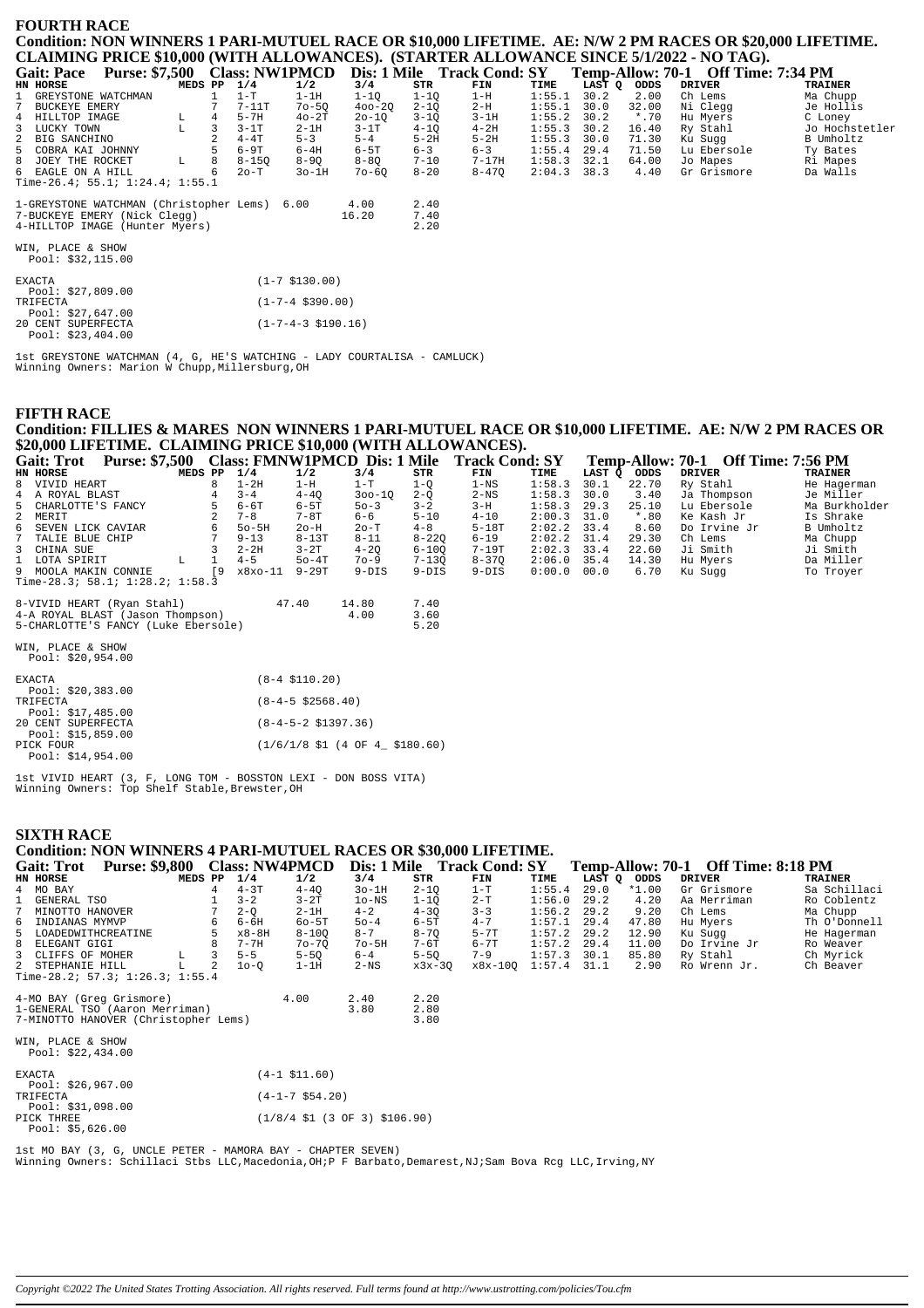| <b>SEVENTH RACE</b>                                                                                                                                                                                                                                                                                                    |                                                                                                                                                         |                                                                              |                                                                                  |                                                                              |                                                                    |                                                      |                                                            |                                                                                              |                                                                                                    |  |  |  |
|------------------------------------------------------------------------------------------------------------------------------------------------------------------------------------------------------------------------------------------------------------------------------------------------------------------------|---------------------------------------------------------------------------------------------------------------------------------------------------------|------------------------------------------------------------------------------|----------------------------------------------------------------------------------|------------------------------------------------------------------------------|--------------------------------------------------------------------|------------------------------------------------------|------------------------------------------------------------|----------------------------------------------------------------------------------------------|----------------------------------------------------------------------------------------------------|--|--|--|
| <b>Condition: NON WINNERS \$3600 IN LAST 4 STARTS.</b>                                                                                                                                                                                                                                                                 |                                                                                                                                                         |                                                                              |                                                                                  |                                                                              |                                                                    |                                                      |                                                            |                                                                                              |                                                                                                    |  |  |  |
| Purse: \$7,000 Class: NW3500L4 Dis: 1 Mile Track Cond: SY<br><b>Gait: Pace</b><br>HN HORSE<br>MEDS PP                                                                                                                                                                                                                  | 1/4<br>1/2                                                                                                                                              | 3/4                                                                          | STR                                                                              | FIN                                                                          | TIME                                                               | LĀST Q                                               | ODDS                                                       | Temp-Allow: 70-1 Off Time: 8:39 PM<br><b>DRIVER</b>                                          | <b>TRAINER</b>                                                                                     |  |  |  |
| 6 JUST BOOKEM<br>5<br>L<br>3<br>JOHNNY ROCKETTE<br>$\begin{array}{c} \mathbf{L} \\ \mathbf{L} \\ \mathbf{L} \end{array}$<br>3<br>2<br>2 RANGER ALERT<br>1 BAIT A HOOK<br>$^{\rm L}_{\rm L}$<br>$\overline{4}$<br>4 TAP TAP TAP<br>6<br>$7^{\circ}$<br>TRUMP THAT<br>8 VINTAGE GRAND<br>Time-27.3; 56.1; 1:23.1; 1:52.0 | $1-1T$<br>$1-2H$<br>$2 - 2H$<br>$2 - 1T$<br>$3 - 3H$<br>$3 - 5$<br>$5 - 7$<br>$4 - 50$<br>$5 - 7Q$<br>$40 - 5H$<br>$6-8T$<br>$6-8T$<br>x7x-DIS<br>7-DIS | $1-3H$<br>$2 - 3H$<br>$3 - 7H$<br>$5 - 9$<br>$40 - 9$<br>$6 - 14$<br>$7-DIS$ | $1 - 2Q$<br>$2 - 2Q$<br>$3 - 8Q$<br>$5-10H$<br>$4 - 100$<br>$6 - 20H$<br>$7-DIS$ | $1-2H$<br>$2 - 2H$<br>$3 - 7H$<br>$4 - 7H$<br>$5-9Q$<br>$6 - 480$<br>$7-DIS$ | 1:52.0<br>1:52.2<br>1:53.2<br>1:53.2<br>1:53.4<br>2:01.3<br>0:00.0 | 28.4<br>28.3<br>28.4<br>28.2<br>28.4<br>35.3<br>00.0 | 2.10<br>$*$ .90<br>13.30<br>20.70<br>8.40<br>5.70<br>34.60 | Lu Ebersole<br>Ku Sugg<br>Gr Grismore<br>Ch Lems<br>Ja Thompson<br>Aa Merriman<br>Ke Kash Jr | Sa Schillaci<br>Ro Steck<br>Je Ebersole<br>Th O'Donnell<br>Cr Hershberger<br>C Loney<br>Ke Kash Jr |  |  |  |
| 6-JUST BOOKEM (Luke Ebersole)<br>3-JOHNNY ROCKETTE (Kurt Sugg)<br>2-RANGER ALERT (Greg Grismore)<br>WIN, PLACE & SHOW<br>Pool: $$16,371.00$                                                                                                                                                                            | 6.20                                                                                                                                                    | 2.60<br>2.40                                                                 | 2.20<br>2.10<br>3.20                                                             |                                                                              |                                                                    |                                                      |                                                            |                                                                                              |                                                                                                    |  |  |  |
| <b>EXACTA</b><br>Pool: \$16,831.00<br>TRIFECTA                                                                                                                                                                                                                                                                         | $(6-3 \; $12.40)$<br>$(6-3-2$ \$43.60)                                                                                                                  |                                                                              |                                                                                  |                                                                              |                                                                    |                                                      |                                                            |                                                                                              |                                                                                                    |  |  |  |
| Pool: $$16,152.00$<br>20 CENT SUPERFECTA<br>Pool: \$14,375.00                                                                                                                                                                                                                                                          | $(6-3-2-1$ \$16.28)                                                                                                                                     |                                                                              |                                                                                  |                                                                              |                                                                    |                                                      |                                                            |                                                                                              |                                                                                                    |  |  |  |

lst JUST BOOKEM (7, G, JEREME'S JET - STILL STANDING - STAND FOREVER)<br>Winning Owners: Schillaci Stbs LLC,Macedonia,OH;Wrenn Jr Rcg LLC,Stow,OH;L C. Ebersole,Chesterville,OH

Scratched: GOTIT (Veterinarian - Injured)

## **EIGHTH RACE**

Condition: NON WINNERS 2 PARI-MUTUEL RACES OR \$20,000 LIFETIME. AE: N/W 3 PM RACES OR \$30,000 LIFETIME. CLAIMING PRICE \$15,000 (WITH ALLOWANCES). (STARTER ALLOWANCE SINCE 5/1/2022 - NO TAG).<br>Gait: Trot Purse: \$8,800 Class: NW2PMCD Dis: 1 Mile Track Cond: SY Temp-Allow: 70-1 Off Time:  $T_{\text{omn}}$  Allow 70.1 Off  $T_{\text{im}\alpha}$ , 0.02 DM

| Gail. 1101<br>1 UI SC. 00,000    |   | CIASS, INVELIVICI |           | DIS. I MILLE ITALK COMM. ST |           |           |               |             |         | $1 \text{cm}$ $\mu$ $\sim$ $1 \text{cm}$ $\mu$ $\sim$ $1 \text{cm}$ $\mu$ |             |
|----------------------------------|---|-------------------|-----------|-----------------------------|-----------|-----------|---------------|-------------|---------|---------------------------------------------------------------------------|-------------|
| HN HORSE<br>MEDS PP              |   | 1/4               | 1/2       | 3/4                         | STR       | FIN       | TIME          | LAST Q ODDS |         | <b>DRIVER</b>                                                             | TRAINER     |
| 7 FROSTY TROUBLE                 |   | $6 - 60$          | 60-6      | $400 - 2T$                  | $3-T$     | $1 - 1$   | 1:58.1        | 29.0        | 1.80    | Lu Ebersole                                                               | Ja McGinnis |
| 3 ANASTASIA NERO                 |   | $5 - 5$           | $40 - 40$ | $2o-1H$                     | $2-H$     | $2 - 1$   | $1:58.2$ 29.3 |             | $*1.50$ | Ry Stahl                                                                  | Je Conger   |
| 1 REDEMPTOR                      |   | $3 - 2$           | $3 - 3H$  | $5 - 4$                     | $5 - 2$   | $3 - 2$   | 1:58.3        | 29.1        | 7.80    | Ju Irvine                                                                 | Ju Irvine   |
| 4 COUNT JOGGING                  | 4 | $1o-H$            | $1-1T$    | $1-1H$                      | $1-H$     | $4 - 2$   | 1:58.3        | 30.0        | 10.30   | Ku Sugg                                                                   | Mi Wollam   |
| 5 WILLING SPIRIT                 | 5 | $2-H$             | $2-1T$    | $3 - 20$                    | $4-1T$    | $5 - 30$  | 1:58.4        | 29.4        | 3.80    | Ch Lems                                                                   | Ma Chupp    |
| 2 HORSE FLY                      |   | $4 - 3H$          | $5-5H$    | 6-5T                        | $6 - 40$  | $6 - 50$  | 1:59.1        | 29.2        | 25.80   | Ke Kash Jr                                                                | Ke Kash Jr  |
| 6 BLUE JACKET<br>L.              |   | x6x x7-210        | $7 - 21$  | $7-20T$                     | $7 - 240$ | $7 - 26T$ | 2:03.3        | 30.4        | 33.50   | Ja Thompson                                                               | Am Mills    |
| Time-28.3; 59.0; 1:28.3; 1:58.1  |   |                   |           |                             |           |           |               |             |         |                                                                           |             |
|                                  |   |                   |           |                             |           |           |               |             |         |                                                                           |             |
| 7-FROSTY TROUBLE (Luke Ebersole) |   |                   | 5.60      | 2.80                        | 2.40      |           |               |             |         |                                                                           |             |
| 3-ANASTASIA NERO (Ryan Stahl)    |   |                   |           | 2.60                        | 2.20      |           |               |             |         |                                                                           |             |
| 1-REDEMPTOR (Justin Irvine)      |   |                   |           |                             | 3.00      |           |               |             |         |                                                                           |             |
|                                  |   |                   |           |                             |           |           |               |             |         |                                                                           |             |
| WIN, PLACE & SHOW                |   |                   |           |                             |           |           |               |             |         |                                                                           |             |
| Pool: $$18,715.00$               |   |                   |           |                             |           |           |               |             |         |                                                                           |             |

| <b>EXACTA</b>      | $(7-3 \; \text{S14.20})$    |
|--------------------|-----------------------------|
| Pool: $$22.694.00$ |                             |
| TRIFECTA           | $(7-3-1$ \$42.80)           |
| Pool: \$23,493.00  |                             |
| 20 CENT SUPERFECTA | $(7-3-1-4 \text{ } $25.00)$ |
| Pool: \$16,172.00  |                             |

Ist FROSTY TROUBLE (3, G, LONG TOM - AVALON HALL - CANTAB HALL)<br>Winning Owners: Thestable Frosty Trouble, Guelph, ON, CA

#### **NINTH RACE**

#### Condition: NON WINNERS \$2250 IN LAST 4 STARTS THAT ARE N/W \$20,000 IN 2022. Gait: Pace Purse: \$5,000 Class: NW2250L4 Dis: 1 Mile Track Cond: SY Temp-Allow: 70-1 Off Time: 9:25 PM MEDS PP  $1/4$  $STR$ TIME HN HORSE  $\frac{1}{2}$ FIN LAST Q ODDS DRIVER TRAINER  $3/4$  $1:54.0$ FG'S MONDU PACKRAT<br>J C ONTHEBEACH  $2 - 1T$ <br>6-9H  $2 - 1H$ <br>50-4Q  $3 - 1H$ <br> $40 - 2Q$  $3 - 1Q$ <br> $4 - 1H$  $28.1$ <br> $28.0$  $3.70$ <br> $4.60$ Je Toska<br>Je Roegner  $\overline{4}$  $\mathbf{L}$  $\frac{3}{5}$  $1 - H$ Gr Grismore Ku Sugg  $\overline{6}$ ĩ.  $2-H$  $1:54.0$  $1 - T$ <br>  $2 - T$ <br>  $5 - 3$  $1:54.1 28.31:54.1 28.21:54.2 28.1$  $\begin{array}{c} 3 \\ 5 \\ 7 \end{array}$  $2.40$ <br> $*1.60$ Hu Myers<br>Ke Kash Jr Mi Myers<br>Ke Kash Jr NORTHERN SPY  $T_{\rm H}$  $\overline{2}$  $1-1T$  $1-1H$  $1-T$  $3 - 1$ BLUE SPANX  $\overline{4}$  $5 - 7T$ <br> $3 - 30$  $2o-T$  $4-10$ <br>5-2  $\mathbb L$  $30 - 2$  $4 - 30$  $5 - 30$ 14.50 RIGGINS ART  $\mathbf L$ 6 Aa Merriman Am Mills  $70 - 5T$ <br>6-5  $6 - 4T$ <br> $7 - 4T$  $6 - 6H$ <br> $7 - 70$  $1:55.1$  28.3<br>1:55.2 28.3  $\,$  8  $\,$  $\texttt{MCWIZ}$  $\mathbf{L}^ \overline{7}$  $7 - 11$  $60 - 5$  $28.3$ 50.90  $Ch$  Lems Ro Steck COUSIN LOUIE  $\overline{1}$  $4 - 5T$  $7 - 5T$  $11.20$ Ry Stahl Le Davenport  $\overline{1}$  $T$ Time-27.3; 57.2; 1:25.3; 1:54.0 4-FG'S MONDU PACKRAT (Greg Grismore)  $9.40$  $4.40$  $3.00$ 6-J C ONTHEBEACH (Kurt Sugg)  $5.80$  $3.20$ 3-NORTHERN SPY (Hunter Myers)  $2.60$

WIN, PLACE & SHOW Pool: \$23,875.00 **EXACTA**  $(4-6, $40.00)$ Pool: \$33,287.00 **TRIFECTA**  $(4-6-3 \t5119.60)$ Pool: \$29,602.00<br>20 CENT SUPERFECTA<br>Pool: \$21,568.00  $(4-6-3-5 \ $23.76)$ 

1st FG'S MONDU PACKRAT (5, G, FRED AND GINGER - EVELYN'S BRAT - ROCKIN IMAGE)<br>Winning Owners: Hayter Stables LLC, Temperance, MI

Scratched: MEADOWBROOK FLASH (Veterinarian - Sick)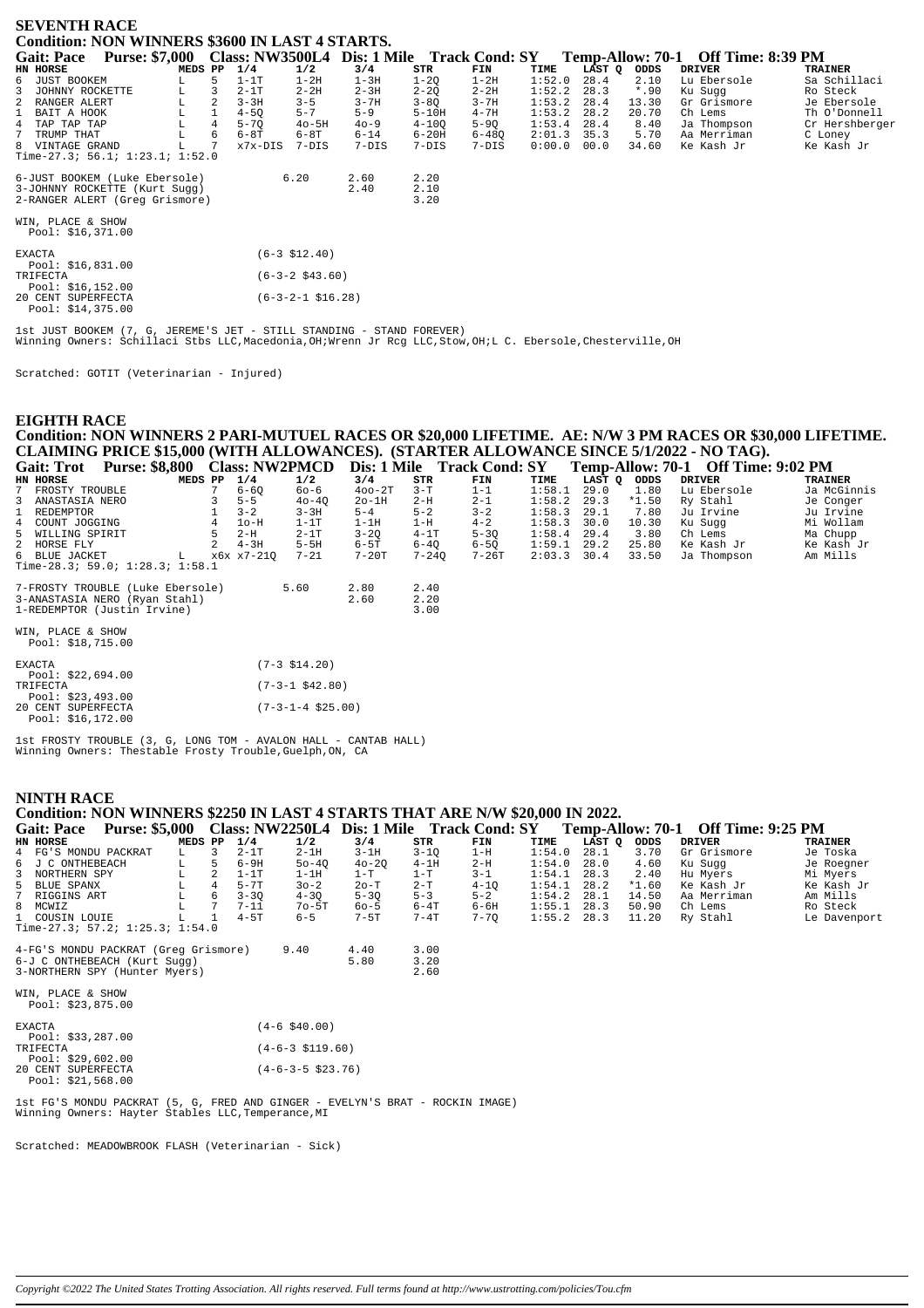| <b>TENTH RACE</b>                                                                                           |                               |    |                   |                        |                                                                                |                      |           |            |        |         |                                    |                |
|-------------------------------------------------------------------------------------------------------------|-------------------------------|----|-------------------|------------------------|--------------------------------------------------------------------------------|----------------------|-----------|------------|--------|---------|------------------------------------|----------------|
| <b>Condition: NON WINNERS 1 PARI-MUTUEL RACE OR \$10,000 LIFETIME.</b>                                      |                               |    |                   |                        |                                                                                |                      |           |            |        |         |                                    |                |
| <b>Gait: Trot</b>                                                                                           | Purse: \$7,500 Class: NW1PMCD |    |                   |                        | Dis: 1 Mile Track Cond: SY                                                     |                      |           |            |        |         | Temp-Allow: 70-1 Off Time: 9:43 PM |                |
| HN HORSE                                                                                                    | MEDS PP                       |    | 1/4               | 1/2                    | 3/4                                                                            | STR                  | FIN       | TIME       | LAST Q | ODDS    | <b>DRIVER</b>                      | <b>TRAINER</b> |
| 9<br>SOUND OF MUSIC DEO                                                                                     |                               | [9 | $10 - 1$          | $1-1T$                 | $1-T$                                                                          | $1 - NS$             | $1-1H$    | 1:58.2     | 29.0   | $*$ .20 | Aa Merriman                        | Ch Beaver      |
| U GOTTA BE LEAF                                                                                             |                               |    | $3 - 3$           | $3 - 3Q$               | $2o-T$                                                                         | $2-NS$               | $2 - 1H$  | 1:58.3     | 29.0   | 4.40    | Hu Myers                           | Mi Myers       |
| TURBO CAVIAR                                                                                                |                               |    | $2 - 1$           | $2-1T$                 | $3 - 2Q$                                                                       | $3-1T$               | $3 - 3T$  | 1:59.1     | 29.2   | 9.70    | Lu Ebersole                        | Je Ebersole    |
| 8<br>ANDOVERTHECADDY                                                                                        |                               |    | $5 - 7$           | $5 - 7$                | $50 - 90$                                                                      | $4 - 7T$             | $4 - 13H$ | 2:01.0     | 29.4   | 47.50   | Do Sherman                         | Je Roegner     |
| STRATEGIC COMMAND                                                                                           |                               |    | x3x 6-8H          | $6-8H$                 | $40 - 70$                                                                      | $5 - 100$            | $5 - 18$  | 2:02.0     | 31.1   | 48.30   | Ku Suqq                            | Ed Miller      |
| PADLOCK                                                                                                     |                               | 7х | $7 - 10$          | $7-10H$                | x7xo-14Q 6-24Q                                                                 |                      | $6 - 220$ | 2:02.4     | 30.3   | 80.30   | Ry Stahl                           | Jo Wengerd     |
| 2<br>WHIMSICAL KID                                                                                          | L                             | 2  | $4-5H$            | $4-5H$                 | $6 - 12Q$                                                                      | $7 - 280$            | $7 - 40H$ | 2:06.2     | 34.3   | 26.90   | Ch Lems                            | Le Mullet      |
| 6<br>ORNERY FRED                                                                                            |                               |    | $x6x$ 8-14        | $8-DIS$                | $8-DIS$                                                                        | $8 - DIS$            | $8 - DIS$ | 0:00.0     | 00.0   | 66.60   | Gr Grismore                        | Ro Eidens      |
| 4<br>DERECHO STORM                                                                                          |                               |    | $4x \times 9x-30$ | x9x-DIS                | pu9-DIS                                                                        |                      |           | <b>DNF</b> | 00.0   | 51.80   | Ja Thompson                        | Da Miller      |
| Time-29.3; 59.3; $1:29.2$ ; $1:58.2$                                                                        |                               |    |                   |                        |                                                                                |                      |           |            |        |         |                                    |                |
| 9-SOUND OF MUSIC DEO (Aaron Merriman)<br>5-U GOTTA BE LEAF (Hunter Myers)<br>1-TURBO CAVIAR (Luke Ebersole) |                               |    |                   | 2.40                   | 2.10<br>2.60                                                                   | 2.10<br>2.10<br>2.10 |           |            |        |         |                                    |                |
| WIN, PLACE & SHOW<br>Pool: \$20,737.00                                                                      |                               |    |                   |                        |                                                                                |                      |           |            |        |         |                                    |                |
| <b>EXACTA</b><br>Pool: \$25,178.00                                                                          |                               |    |                   | $(9 - 5 \ $4.20)$      |                                                                                |                      |           |            |        |         |                                    |                |
| TRIFECTA<br>Pool: $$32,663.00$                                                                              |                               |    |                   | $(9 - 5 - 1 \ $10.40)$ |                                                                                |                      |           |            |        |         |                                    |                |
| 20 CENT SUPERFECTA<br>Pool: \$26,089.00                                                                     |                               |    |                   | $(9-5-1-8$ \$5.26)     |                                                                                |                      |           |            |        |         |                                    |                |
| PICK FIVE<br>Pool: \$5,470.00                                                                               |                               |    |                   |                        | $(4/6/7/4/9 \text{ } $1 \text{ } (5 \text{ } 0F \text{ } 5) \text{ } $226.10)$ |                      |           |            |        |         |                                    |                |

1st SOUND OF MUSIC DEO (3, F, MUSCLE HILL - RESORA LB IT - CONWAY HALL) Winning Owners: Christopher F Beaver,Radnor,OH;Martin D Yoder,Mt Eaton,OH

# **ELEVENTH RACE Condition: GUARANTEED \$10,000 PICK 4 STARTS HERE NON WINNERS 1 PARI-MUTUEL RACES OR \$10,000 LIFETIME.** CLAIMING PRICE \$7500 (WITH ALLOWANCES). (STARTER ALLOWANCE SINCE 5/1/2022 - NO TAG).<br>Gait: Pace Purse: \$4,000 Class: 7500CLNW1 Dis: 1 Mile Track Cond: SY Temp-Allow: 70-1 Off Time: 10:06 PM<br>EN EORSE DRIVER MEDS PP 1/4 1/2 **Gait: Pace Purse: \$4,000 Class: 7500CLNW1 Dis: 1 Mile Track Cond: SY Temp-Allow: 70-1 Off Time: 10:06 PM<br>
EN HORSE MEDS PP 1/4 1/2 3/4 STR FINE LAST Q ODDS DRIVER TRAINER<br>
4 SAID MY NAME LAST LAT 1-4 1-8 1-7 1-30 1:57.0** 5 MAXIMUM OVERDRIVE L 5 2-1T 2-4 2-8 3-7Q 2-3Q 1:57.0 28.4 45.20 Ti Deaton Ke Kash J.<br>5 MAXIMUM OVERDRIVE L 5 2-1T 2-4 2-8 3-7Q 4-5H 1:57.1 28.4 21.30 Hu Myers Je Carpen<br>5 MAXIMUM OVER ROLL 1 4-8T 4-4 2-8 3-7Q 4-5H 1:57.2 1 HEERZ HOWIE ROLL 1 4-8T 4-16 6-14H 5-10Q 5-6 1:57.3 29.0 30.40 Ku Sugg Ro Brook<br>1 REERZ HOWIE ROLL 1 4-8T 4-16 6-14H 5-10Q 5-6 1:57.3 29.0 30.40 Ku Sugg Ro Brook 8 FEAR THE DICE 8 6-13H 7-20 7o-15H 7-12T 6-9T 1:58.2 29.3 16.30 Gr Grismore Jo Yoder 3 TOMMY SHELBY L 3 3-5Q 3-10 3-11 6-12Q 7-13H 1:59.0 31.0 10.00 Ry Stahl Ch Allen 2 ROCKIN REGGIE L x2x bepu8-DIS- - - - DNF 00.0 2.50 An Lake Am Mills Time-28.3; 57.3; 1:25.4; 1:56.2 4-SAID MY NAME (Aaron Merriman) 2.80 2.20 2.20 6-HOUSE EDGE (Timothy Deaton) 26.20 14.20 7-GATOR CUB (Hunter Myers) 6.60

| WIN, PLACE & SHOW<br>Pool: $$16,856.00$ |                                                                           |
|-----------------------------------------|---------------------------------------------------------------------------|
| <b>EXACTA</b>                           | $(4 - 6 \text{ } $57.40)$                                                 |
| Pool: $$20,034.00$                      |                                                                           |
| TRIFECTA                                | $(4-6-7 \text{ } $493.40)$                                                |
| Pool: \$30,080.00                       |                                                                           |
| PICK THREE                              | $(4/9/4 \text{ } $1 \text{ } (3 \text{ } 0F \text{ } 3) \text{ } $13.90)$ |
| Pool: $$7,163.00$                       |                                                                           |

1st SAID MY NAME (4, G, WELL SAID - MY SWEET LORELEI - NOBLELAND SAM) Winning Owners: James L Joyner,Doylestown,OH

#### **TWELFTH RACE**

Pool: \$15,233.00

| Condition: NON WINNERS 4 PARI-MUTUEL RACES OR \$30,000 LIFETIME. AE: N/W 6 PM RACES OR \$40,000 LIFETIME. |         |   |          |                           |           |           |           |        |        |        |                                            |                |
|-----------------------------------------------------------------------------------------------------------|---------|---|----------|---------------------------|-----------|-----------|-----------|--------|--------|--------|--------------------------------------------|----------------|
| CLAIMING PRICE \$20,000 (WITH ALLOWANCES). (STARTER ALLOWANCE SINCE 5/1/2022 - NO TAG).                   |         |   |          |                           |           |           |           |        |        |        |                                            |                |
| Gait: Trot Purse: \$9,800 Class: NW4PMCD Dis: 1 Mile Track Cond: SY                                       |         |   |          |                           |           |           |           |        |        |        | <b>Temp-Allow: 70-1 Off Time: 10:24 PM</b> |                |
| HN HORSE                                                                                                  | MEDS PP |   | 1/4      | 1/2                       | 3/4       | STR       | FIN       | TIME   | LAST Q | ODDS   | <b>DRIVER</b>                              | <b>TRAINER</b> |
| 2 LIGHT BLUE MOVERS                                                                                       | L.      | 2 | $1 - 10$ | $1 - 2Q$                  | $1 - 5$   | $1 - 8$   | $1 - 13$  | 1:55.0 | 27.3   | $*.05$ | Aa Merriman                                | Bi Rhoades     |
| SABRINA HILL<br>1                                                                                         |         |   | $3-2T$   | $3 - 3H$                  | $4-6T$    | $3 - 9$   | $2 - 13$  | 1:57.3 | 28.4   | 12.00  | Ja Thompson                                | Ch Beaver      |
| 5 LOUS FLASHY DANCER                                                                                      | L       | 5 | $2 - 1Q$ | $2 - 2Q$                  | $2 - 5$   | $2 - 8$   | $3 - 13T$ | 1:57.4 | 29.2   | 10.10  | Ku Sugg                                    | Ed Miller      |
| JOHNNY BOY                                                                                                |         |   | $8-10T$  | i7-120                    | $60-9T$   | $5 - 110$ | $4 - 15$  | 1:58.0 | 28.3   | 15.10  | Hu Myers                                   | J Miller       |
| 3 LIZBETH                                                                                                 |         |   | $4-4H$   | $5-5Q$                    | $50-8H$   | $6-11T$   | $5 - 17$  | 1:58.2 | 29.2   | 55.60  | Cr Hershberger                             | Cr Hershberger |
| 8<br>MADDYS LEADING MAN                                                                                   |         |   | $5 - 6$  | $40-3T$                   | $30-6H$   | $4 - 11$  | $6 - 17$  | 1:58.2 | 29.4   | 34.00  | Ch Lems                                    | Ma Chupp       |
| BENS BUCKEYE<br>6                                                                                         |         |   | $7 - 9$  | x8o-140                   | $80 - 15$ | $7-12T$   | 7-17H     | 1:58.2 | 28.0   | 59.20  | Gr Grismore                                | Ro Eidens      |
| 4 PICK UP THE TAB                                                                                         | L.      | 4 | $6 - 7H$ | $6 - 70$                  | $7-14T$   | $8-22T$   | $8-32T$   | 2:01.3 | 31.1   | 77.70  | Ry Stahl                                   | Ma Chupp       |
| Time-29.1; 59.0; $1:27.2$ ; $1:55.0$                                                                      |         |   |          |                           |           |           |           |        |        |        |                                            |                |
| 2-LIGHT BLUE MOVERS (Aaron Merriman)                                                                      |         |   |          | 2.10                      | 2.10      | 2.10      |           |        |        |        |                                            |                |
| 1-SABRINA HILL (Jason Thompson)                                                                           |         |   |          |                           | 4.00      | 2.20      |           |        |        |        |                                            |                |
| 5-LOUS FLASHY DANCER (Kurt Sugg)                                                                          |         |   |          |                           |           | 2.60      |           |        |        |        |                                            |                |
|                                                                                                           |         |   |          |                           |           |           |           |        |        |        |                                            |                |
| WIN, PLACE & SHOW                                                                                         |         |   |          |                           |           |           |           |        |        |        |                                            |                |
| Pool: \$15,029.00                                                                                         |         |   |          |                           |           |           |           |        |        |        |                                            |                |
| <b>EXACTA</b>                                                                                             |         |   |          | $(2-1$ \$4.00)            |           |           |           |        |        |        |                                            |                |
| Pool: $$13,445.00$                                                                                        |         |   |          |                           |           |           |           |        |        |        |                                            |                |
| TRIFECTA                                                                                                  |         |   |          | $(2-1-5 \; $15.40)$       |           |           |           |        |        |        |                                            |                |
| Pool: \$19,874.00                                                                                         |         |   |          |                           |           |           |           |        |        |        |                                            |                |
| 20 CENT SUPERFECTA                                                                                        |         |   |          | $(2 - 1 - 5 - 7 \ $5.28)$ |           |           |           |        |        |        |                                            |                |

1st LIGHT BLUE MOVERS (5, G, READY CASH - PRINSESSA - MUSCLE HILL) Winning Owners: Leah R Rhoades,Clarksville,PA;Arthur W Duran Jr,Poland,OH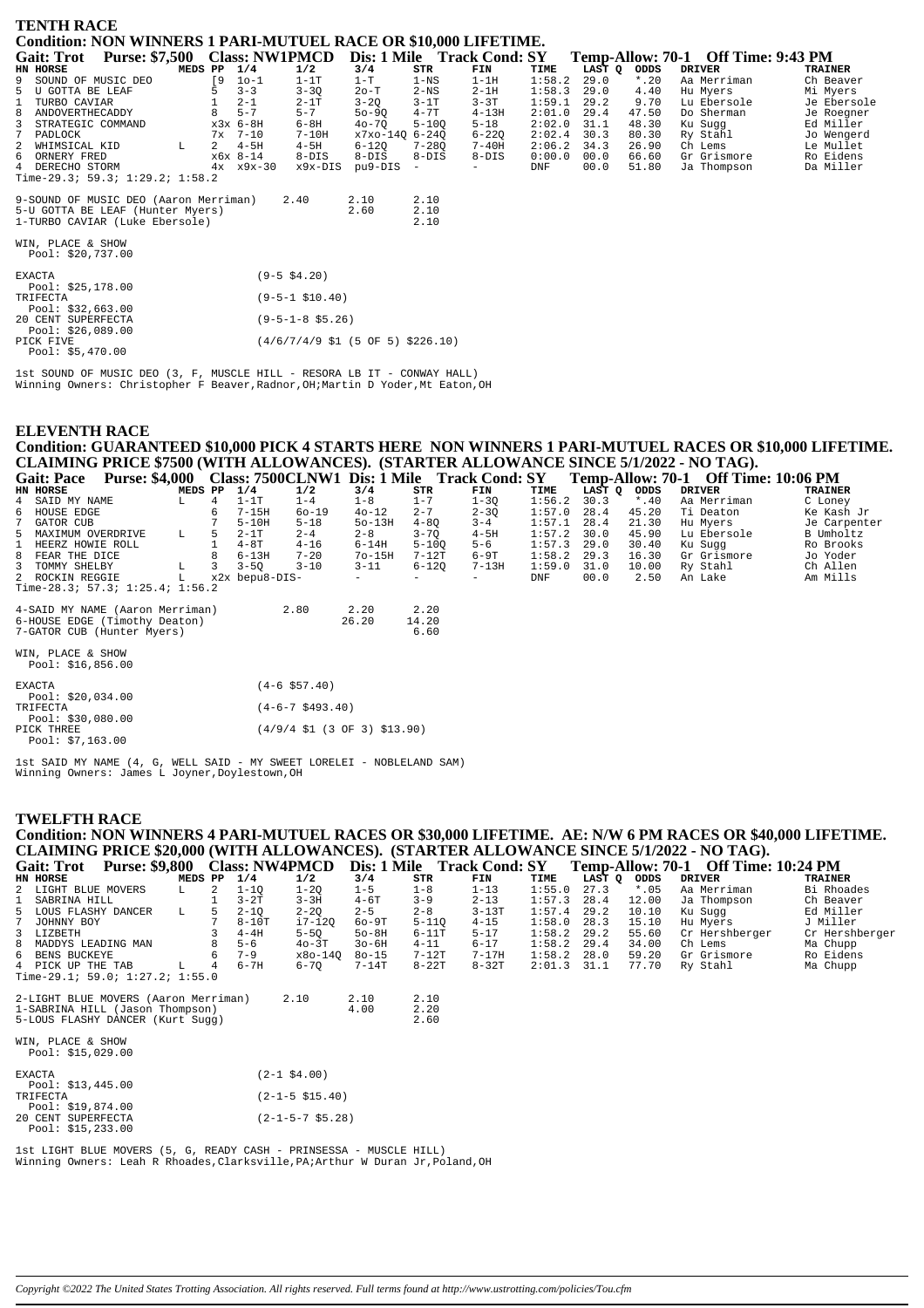#### **THIRTEENTH RACE** Condition: \$10,000 GUARANTEED POOL FILLIES & MARES NON WINNERS 1 PARI-MUTUEL RACE OR \$10,000 LIFETIME. AE: N/W 2 PM RACES OR \$20,000 LIFETIME. CLAIMING PRICE \$10,000 (WITH ALLOWANCES). (S.A. - NO  $TAG$

| 11100                                          |             |                |                |                                 |                                   |          |                                             |        |        |         |                                     |                |
|------------------------------------------------|-------------|----------------|----------------|---------------------------------|-----------------------------------|----------|---------------------------------------------|--------|--------|---------|-------------------------------------|----------------|
| <b>Gait: Pace</b><br><b>Purse: \$7,500</b>     |             |                |                |                                 |                                   |          | Class: FMNW1PMCD Dis: 1 Mile Track Cond: SY |        |        |         | Temp-Allow: 70-1 Off Time: 10:47 PM |                |
| HN HORSE                                       | MEDS PP     |                | 1/4            | 1/2                             | 3/4                               | STR      | FIN                                         | TIME   | LAST Q | ODDS    | <b>DRIVER</b>                       | <b>TRAINER</b> |
| $\mathbf{1}$<br>BELLA BLUE                     |             |                | $1-1T$         | $1 - 1H$                        | $1-1T$                            | $1 - 2Q$ | $1-2H$                                      | 1:55.2 | 28.3   | $*1.20$ | Ch Lems                             | Co Deyermand   |
| 5<br>CLIKCLAKDWNTHETRAK                        |             |                | $2-1T$         | $2-1H$                          | $2-1T$                            | $2 - 2Q$ | $2 - 2H$                                    | 1:55.4 | 28.3   | 2.70    | Ku Sugg                             | B Umholtz      |
| $\overline{a}$<br>COOPERFICIAL                 |             |                | $3 - 3H$       | $3 - 4$                         | $4 - 3H$                          | $3 - 4H$ | $3 - 70$                                    | 1:56.4 | 29.2   | 12.40   | Gr Grismore                         | Is Shrake      |
| ALWAYS RAISIN HILL<br>3                        | L.          |                | $5 - 70$       | $5 - 7H$                        | $5 - 5Q$                          | $5 - 7$  | $4 - 9Q$                                    | 1:57.1 | 29.2   | 25.60   | Ju Irvine                           | Jo Cantrell    |
| 8<br>WIGGLE ROOM                               |             |                | $4-5T$         | $40 - 5$                        | $30 - 30$                         | $4 - 6H$ | $5-9T$                                      | 1:57.2 | 30.0   | 3.10    | Aa Merriman                         | Jo Hochstetler |
| $7\phantom{.0}$<br>ST LADS NAOMI               | L           |                | $i8-13H$       | $8 - 12H$                       | $8-9H$                            | $7-10T$  | $6-11H$                                     | 1:57.3 | 29.0   | 61.70   | Ti Deaton                           | We Cox         |
| 9 LET ME BE CLEAR                              | $\mathbb L$ | [9             | 6-9H           | $60 - 8H$                       | $60 - 6$                          | $6 - 9$  | $7 - 12Q$                                   | 1:57.4 | 29.4   | 8.70    | Ja Thompson                         | Ma Zito        |
| 4 CEDAR POINT BEACH                            | L           | $\overline{4}$ | $7-11H$        | $7o-10H$                        | $7 - 8H$                          | $8-12T$  | $8-14T$                                     | 1:58.2 | 30.0   | 42.40   | Lu Ebersole                         | Ty Bates       |
| 6 MCEVIL                                       | L           |                | xip9-28H 9-DIS |                                 | $9-DIS$                           | $9-DIS$  | be9-DIS                                     | 0:00.0 | 00.0   | 59.50   | Hu Myers                            | Ch Myrick      |
| Time-27.4; 58.0; $1:26.4$ ; $1:55.2$           |             |                |                |                                 |                                   |          |                                             |        |        |         |                                     |                |
| 1-BELLA BLUE (Christopher Lems)                |             |                |                | 4.40                            | 2.40                              | 2.10     |                                             |        |        |         |                                     |                |
| 5-CLIKCLAKDWNTHETRAK (Kurt Sugg)               |             |                |                |                                 | 3.20                              | 2.60     |                                             |        |        |         |                                     |                |
| 2-COOPERFICIAL (Greq Grismore)                 |             |                |                |                                 |                                   | 3.40     |                                             |        |        |         |                                     |                |
| WIN, PLACE & SHOW<br>Pool: \$23,627.00         |             |                |                |                                 |                                   |          |                                             |        |        |         |                                     |                |
| <b>EXACTA</b><br>Pool: $$25,112.00$            |             |                |                | $(1-5 \; $13.40)$               |                                   |          |                                             |        |        |         |                                     |                |
| TRIFECTA<br>Pool: $$28,358.00$                 |             |                |                | $(1-5-2$ \$81.20)               |                                   |          |                                             |        |        |         |                                     |                |
| 50 CENT PICK 6<br>Pool: \$1,691.00             |             |                |                |                                 | $(7/4/9/4/2/1$ (6 OF 6) \$122.25) |          |                                             |        |        |         |                                     |                |
| 20 CENT SUPER - HIGH FIVE<br>Pool: \$23,478.00 |             |                |                | $(1-5-2-3-8 \; \text{S116.66})$ |                                   |          |                                             |        |        |         |                                     |                |

Ist BELLA BLUE (3, F, DOWNBYTHESEASIDE - ISABELLA BLUE CHIP - BETTOR'S DELIGHT)<br>Winning Owners: Cory G Deyermand, Dorset, OH; William A Hartt, Carmel, ME

# **FOURTEENTH RACE** Condition: NON WINNERS 1 PARI-MUTUEL RACE OR \$10,000 LIFETIME.

| Condition: NON WENTHAM TERM MOTOBE MACE ON \$10,000 BILETIME. |           |           |                       |                                                                       |           |                            |        |        |         |                                     |                |
|---------------------------------------------------------------|-----------|-----------|-----------------------|-----------------------------------------------------------------------|-----------|----------------------------|--------|--------|---------|-------------------------------------|----------------|
| Purse: \$7,500 Class: NW1PMCD<br><b>Gait: Trot</b>            |           |           |                       |                                                                       |           | Dis: 1 Mile Track Cond: SY |        |        |         | Temp-Allow: 70-1 Off Time: 11:08 PM |                |
| HN HORSE<br>MEDS PP                                           |           | 1/4       | 1/2                   | 3/4                                                                   | STR       | FIN                        | TIME   | LAST Q | ODDS    | <b>DRIVER</b>                       | <b>TRAINER</b> |
| 3 CUSTOM CRICKET                                              | 3         | $2o-T$    | $1-1H$                | $1-1Q$                                                                | $1-1Q$    | $1-H$                      | 1:59.0 | 30.2   | $*$ .10 | Aa Merriman                         | Ch Beaver      |
| $7\overline{ }$<br>DOC'S SPIRIT                               |           | $1-T$     | $2-1H$                | $2 - 1Q$                                                              | $2 - 1Q$  | $2-H$                      | 1:59.0 | 30.1   | 7.30    | Ku Sugg                             | We Hershberger |
| 9 FLEX MANIA                                                  | <b>19</b> | $6 - 10$  | $50 - 5T$             | $30 - 2$                                                              | $3 - 30$  | $3 - 4Q$                   | 1:59.4 | 30.4   | 32.80   | Ju Irvine                           | Da Edwards     |
| $4\overline{ }$<br>TRACK THE ACTION                           |           | $4-5T$    | $4-5H$                | $50-4H$                                                               | $4 - 3T$  | $4 - 5Q$                   | 2:00.0 | 30.3   | 66.20   | Wy Irvine                           | Da Evans Jr    |
| $\overline{a}$<br>TRAPPER MAN                                 |           | $3 - 3T$  | $3 - 3H$              | $4 - 4Q$                                                              | $5 - 4Q$  | $5-5H$                     | 2:00.0 | 30.3   | 10.90   | Ch Lems                             | Ma Chupp       |
| 5 GO GO ANDY                                                  |           | $7-12H$   | $7 - 80$              | $60 - 7$                                                              | $6 - 6H$  | $6 - 6H$                   | 2:00.1 | 30.1   | 21.30   | Lu Ebersole                         | Je Millner     |
| 6 CANT TOP ME                                                 |           | $8 - 14H$ | $8-10T$               | $80-10H$                                                              | $8 - 14H$ | 7-18H                      | 2:02.3 | 32.0   | 60.70   | Hu Myers                            | J Miller       |
| 1 WHAT'S ON SECOND                                            |           | $5 - 80$  | $6 - 7H$              | $7 - 9$                                                               | $7-13H$   | $8 - 21Q$                  | 2:03.1 | 32.4   | 29.90   | Ke Kash Jr                          | Ke Kash Jr     |
| Time-28.2; 58.3; $1:28.3$ ; $1:59.0$                          |           |           |                       |                                                                       |           |                            |        |        |         |                                     |                |
| 3-CUSTOM CRICKET (Aaron Merriman)                             |           |           | 2.20                  | 2.10                                                                  | 2.10      |                            |        |        |         |                                     |                |
| 7-DOC'S SPIRIT (Kurt Sugg)                                    |           |           |                       | 3.00                                                                  | 2.60      |                            |        |        |         |                                     |                |
| 9-FLEX MANIA (Justin Irvine)                                  |           |           |                       |                                                                       | 8.20      |                            |        |        |         |                                     |                |
| WIN, PLACE & SHOW                                             |           |           |                       |                                                                       |           |                            |        |        |         |                                     |                |
| Pool: $$74,247.00$                                            |           |           |                       |                                                                       |           |                            |        |        |         |                                     |                |
| <b>EXACTA</b>                                                 |           |           | $(3-7$ \$5.20)        |                                                                       |           |                            |        |        |         |                                     |                |
| Pool: $$15,265.00$                                            |           |           |                       |                                                                       |           |                            |        |        |         |                                     |                |
| TRIFECTA                                                      |           |           | $(3-7-9$ \$58.20)     |                                                                       |           |                            |        |        |         |                                     |                |
| Pool: $$25, 273.00$                                           |           |           |                       |                                                                       |           |                            |        |        |         |                                     |                |
| 20 CENT SUPERFECTA                                            |           |           | $(3-7-9-4 \; $38.36)$ |                                                                       |           |                            |        |        |         |                                     |                |
| Pool: $$22,589.00$                                            |           |           |                       |                                                                       |           |                            |        |        |         |                                     |                |
| PICK THREE                                                    |           |           |                       | $(2/1/3, 8 \; \text{S1} \; (3 \; \text{OF} \; 3) \; \text{S4.00})$    |           |                            |        |        |         |                                     |                |
| Pool: $$4,716.00$                                             |           |           |                       |                                                                       |           |                            |        |        |         |                                     |                |
| PICK FOUR                                                     |           |           |                       | $(4/2/1/3, 8 \; \text{S1} \; (4 \; \text{OF} \; 4) \; \text{S10.20})$ |           |                            |        |        |         |                                     |                |
| Pool: \$19,177.00                                             |           |           |                       |                                                                       |           |                            |        |        |         |                                     |                |

1st CUSTOM CRICKET (3, G, MR CANTAB - CUSTOM MODEL - TAGLIABUE)<br>Winning Owners: Christopher F Beaver, Radnor, OH; Donald E Robinson, Cardington, OH

Scratched: WINTER OUEEN (Veterinarian - Sick)